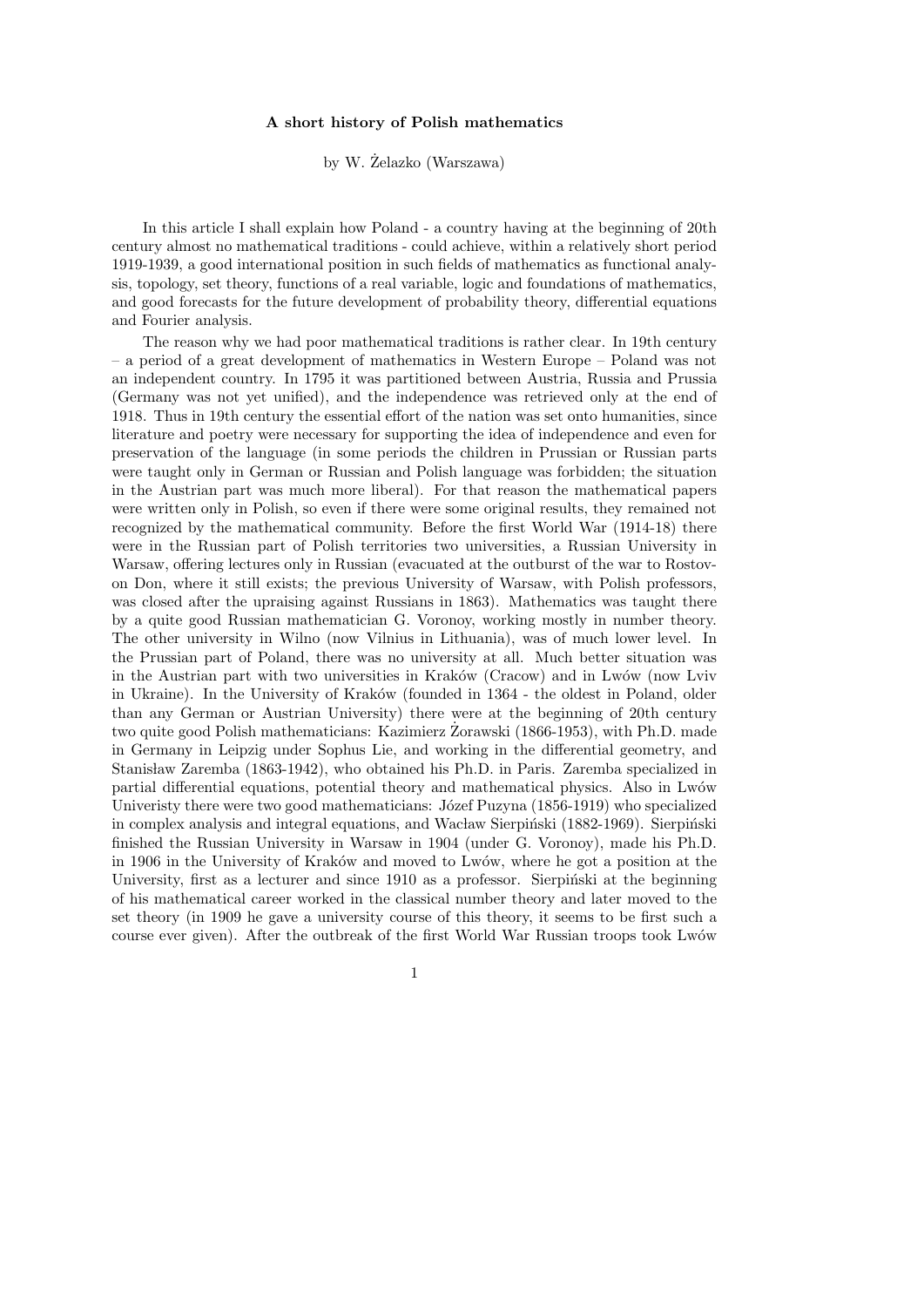and Sierpinski was internated first in Vyatka and later in Moscow, where he met several Russian mathematicians such as Egorov or Lusin. This meeting led to future collaboration of the Polish and Russian Schools of Mathematics. In turn, about the same time Warsaw was taken by the Prussian troops, and Prussians agreed to reopen in 1915 the Warsaw University. The chairs of mathematics were taken by two young mathematicians, Stefan Mazurkiewicz (1888-1945) and Zygmunt Janiszewski (1988-1920), both were topologists. Mazurkiewicz obtained his Ph.D. in Lwów under Sierpiński and Janiszewski in Paris in 1911. The board which passed his thesis consisted of H. Poincaré, H. Lebesgue and M. Fréchet. An important rôle in creation of the Polish Mathematical School was played by Zygmunt Janiszewski. Still before the end of the war it was clear that Poland will obtain independence, people were very entusiastic about it and made lot of plans for the future. Such a plan for mathematics was proposed by Janiszewski in his article "On the needs of mathematics in Poland". His main claim was that we have no chances in the well established theories, since we had no traditions and no great knowledge. However in the new fields,just emerging, we have the same chances as everybody else. Thus we should concentrate on the modern fields of mathematics (in this time it was set theory, topology, theory of functions of a real variable and logic with foundations of mathematics), and establish an international journal devoted only to these fields. The first volume of this journal, Fundamenta Mathematicae, appeared in 1920 and it was the first specialized mathematical journal in the world. Janiszewski could see this journal only in the galleyproofs, he died from an epidemic disease earlier in the same year at the age of only 32 years. After Poland obtained independence in November 1918, the Warsaw University had two more professors connected with mathematics: Jan Lukasieicz - a philosopher and logician (among his students were world famous mathematicians working in foundations of mathematics: Alfred Lindenbaum, Andrzej Mostowski and Alfred Tarski), and Sierpiński, who after internation in Russia did not return to Lwów, but to Warsaw – his home city. Many young talented students entered Warsaw University, the famous in the future mathematicians such as, Bronisław Knaster, Kazimierz Kuratowski, Szolem Mandelbrojt, Stanisław Saks, Alfred Tarski, Tadeusz Wa˙zewski, Antoni Zygmund, and later Karol Borsuk, Samuel Eilenberg, Edward Szpilrajn (Marczewski), and many others. The Warsaw topologists (Sierpiński, Mazurkiewicz, Kuratowski, Knaster, later Borsuk and Eilenberg) had many important results in the theory of continua and curves, compacts and fix-point theory and in general topology (the system of axioms based upon the closure operation proposed by Kuratowski in his Ph.D. thesis and developed in [7] is now in common use). Widely known are Sierpiński's "carpet" and Borsuk's theory of retracts (applied later by Ważewski to differential equations). The term "Polish spaces", given by French mathematicians to complete separable metric spaces also illustrates the work of Polish topologists.

Important results were obtained also in the set theory. Sierpiński, Kuratowski, Tarski and others worked on basic questions of this theory, such as properties of ordinal numbers, the continuum hypothesis (see e.g [11]) and the axiom of choice. The Kuratowski's "maximum principle", rediscovered 13 years later by Max Zorn, is called now Zorn lemma or the Kuratowski-Zorm lemma.

The efforts of mathematicians working in real functions culminated later in famous books of Saks [10] and Zygmund [14].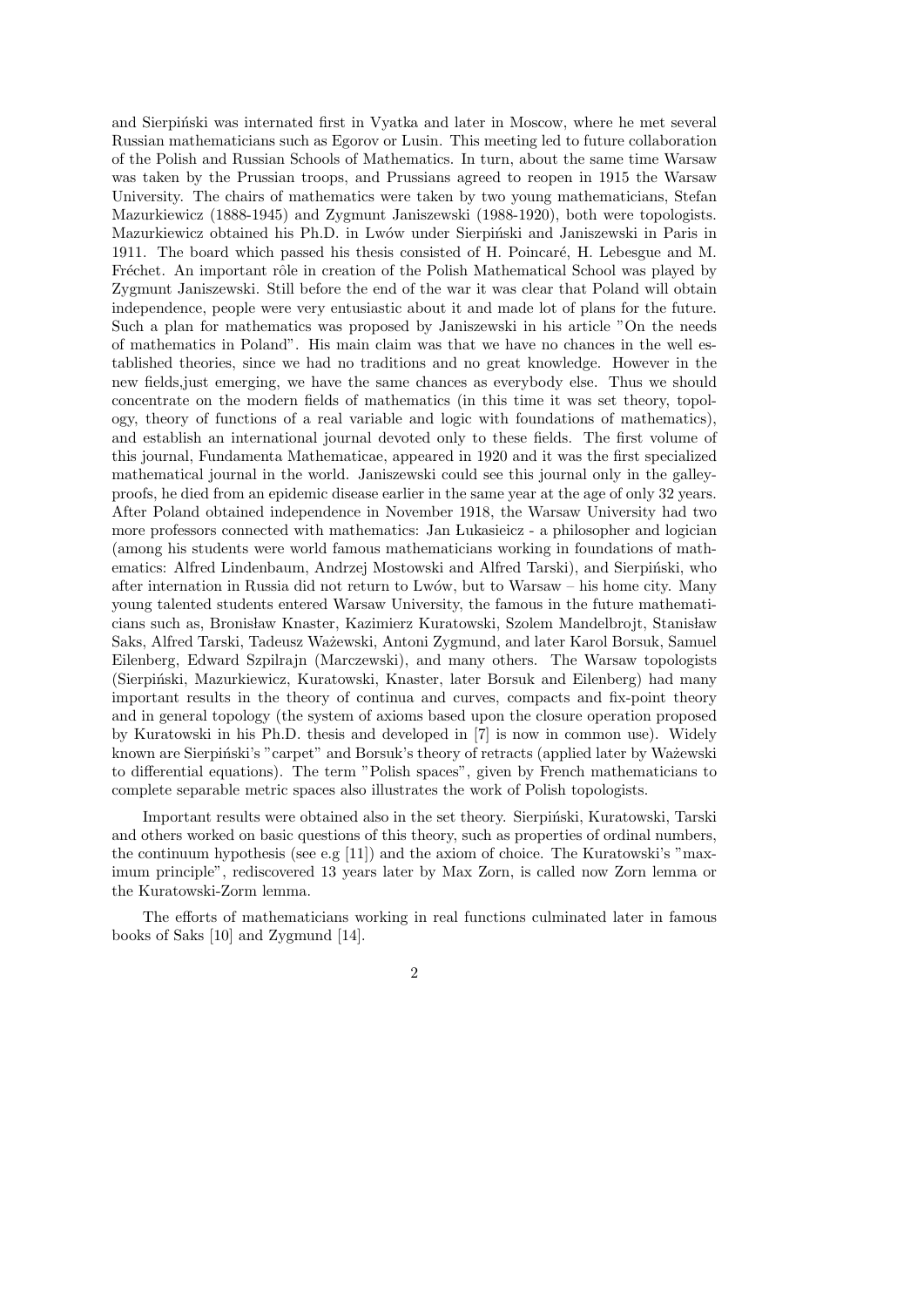The important feature of the Warsaw School was close cooperation of its participants. They discussed topics between themselves, presented them on the meetings of the Polish Mathematical Society and often published joint papers. Such a situation attracted to mathematics many young people, who also tried to obtain and publish new results even during the university studies. It was in contrast with the situation in Kraków, where Zaremba and Zorawski worked separately and no mathematical school was formed before the World War II.

The other, perhaps even more important mathematical school, was created in Lwów, due to Banach, Steinhaus with their students and collaborators. The story of Stefan Banach is quite extraordinary (for more details see Steihaus [12] and Kałuża [6] some details in these publications do not coincide). In 1916, when sitting in a Kraków park, Hugo Steinhaus overheard a conversation between two young people talking about the Lebesgue integral. Since the concept of this integral was quite fresh, Steinhaus approached to them and started a conversation. The young men were Stefan Banach, a student of the Lwów Polytechnic Institute (the studies were interrupted by the war) and Otto Nikodym (of the Radon-Nikodym theorem). In their talk Steinhaus mentioned the problem in Fourier series, he was working on in this time. It was already known that for a function  $f$  in  $L^2(0, 2\pi)$  the partial sums  $s_n(f)$  of its Fourier series are tending to f in the  $L^2$ -norm, and Steinhaus tried to work out whether a similar result is true for the space  $L^1(0, 2\pi)$ , i.e. whether for  $f \in L^1(0, 2\pi)$  we have  $\lim_n \int_0^{2\pi} [f(t) - s_n(f)(t)] dt = 0$ . To his surprise, a few days later Banach constructed a counterexample, a function f in  $L^1(0, 2\pi)$  such that  $\lim_{i} ||f - s_{n_i}|| \to \infty$  for a certain sequence  $(n_i)$  of integers. Their joint paper was submitted to the Bulletin of Kraków Academy of Sciences and Letters and published, due to war, only in 1919. It was the first paper of Banach. Due to the war and lack of scientific information the authors did not know that the problem was already solved by Hahn. Since this time Steinhaus often discussed mathematics with Banach, Nikodym and their friend Wilkosz, who later became a professor of mathematics in the University of Kraków.

Stefan Banach was born on 30 March 1892. According to Steinhaus [12], a railroad employee, named Greczek brought a small baby to a Kraków laundress named Banach, gave her a certain amount of money and asked her to keep the baby. Greczek was father of Banach and the name of his mother is not known (perhaps it was a lady from aristocracy; my friend Marceli Stark told me once that he knew who was the Banach's mother, but that he promised never to tell it anybody), thus we should be rather speaking about Greczek spaces ! It was established later that the name of the laundress was different, and it seems that Banach was the name of a servant girl who agreed to testify that Banach was her son (in [6] it is stated that this girl was a real mother of Banach, what follows from suitable documents). When Banach was about 15 years old he had to care for himself getting money by tutoring school pupils in mathematics. In 1910 he finished the secondary school and (probably, the date is not sure) entered the Lw´ow Polytechnic Institute. At the outbreak of war in 1914 the studies were interrupted and Banach returned to Kraków. He has passed all necessary examinations for first two year of studies and it was the end of his formal education.

Banach dreamed about an assistentship in mathematics in his school – the Polytechnic Institute in Lwów, and thanks to Steinhaus it could be arranged. In 1920 Banach become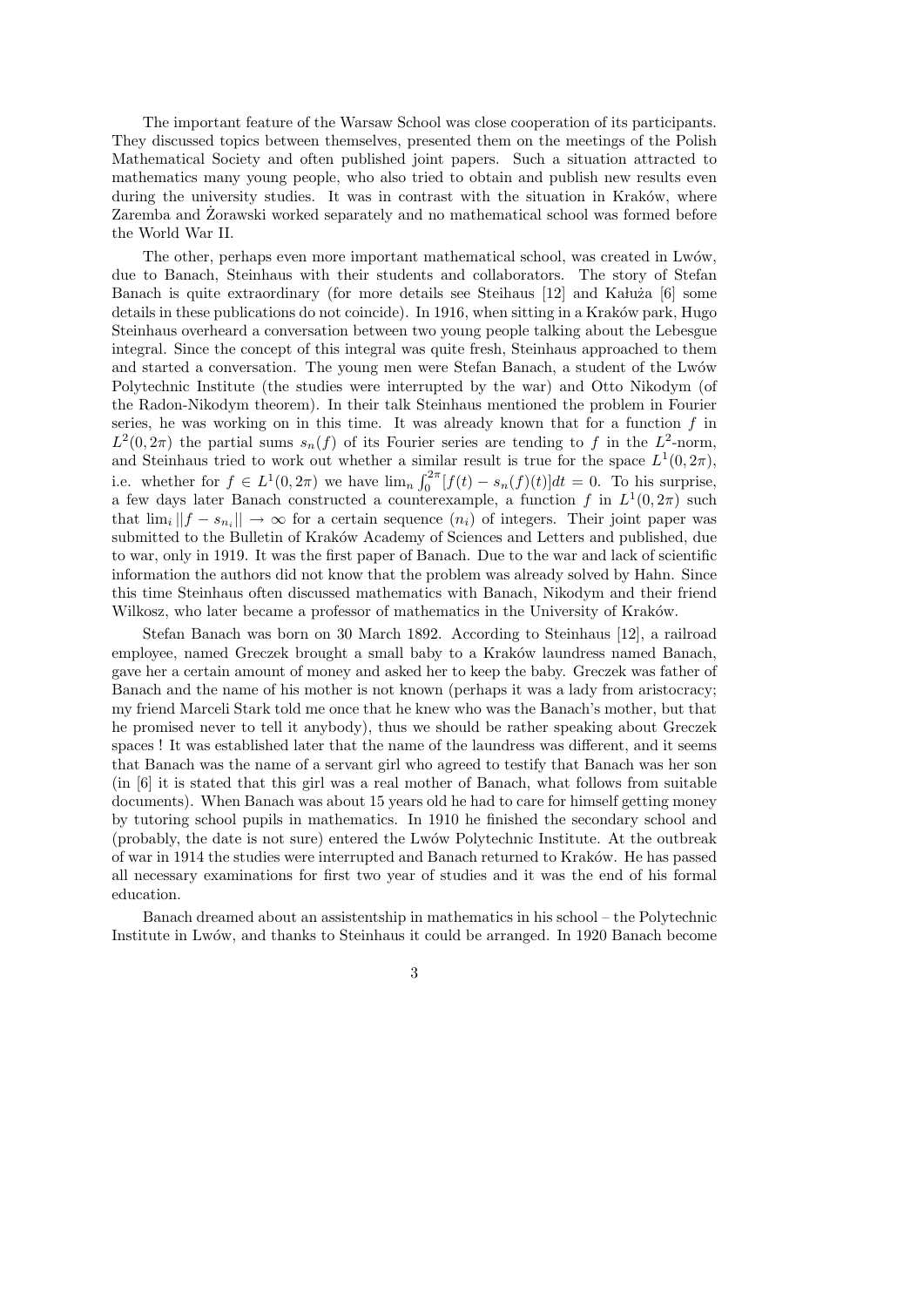an assistant at the chair of mathematics occupied by professor Lomnicki. The same year he obtained his Ph.D. in spite of having no formal university studies. It was possible by a special permission from the Ministry of Education. His dissertation, translated to French, was published in Fundamenta Mathematicae ([1]). In this paper Banach gave axioms for the Banach spaces (the term itself was introduced later by M. Frechet and was not in use for a long time). In an article in the first volume of Studia Mathematica (1929) Steinhaus writes "Wir nennen – mit Herr Fréchet – einen Banachschen Raume, kurz einen B-Raum...". In his book [3], or its French version [4] Banach calls these spaces "spaces of type (B)", and the term " Banach space" is used directly only in 1940 in the mentioned below paper of M. Eidelheit. In his thesis Banach established basic properties of bounded linear operators between such spaces. There is also the Banach fix point theorem with an application to integral equations. Two years later Banach obtained his habilitation (published later in [3]) and in the same year obtained the position of an extraordinary professor in the University of Lwów. In his habilitation thesis Banach has solved a problem of Lebesgue. The question was whether one can construct on  $R<sup>n</sup>$  a (positive) "measure" which is equal to one on the unit cube, is invariant under the isometric maps and is defined on all subsets of  $R<sup>n</sup>$ . Of course, such a "measure", if existed, could not be countably additive, so that only the finite additivity was postulated. By an example of Hausdorff it was known that even such a measure cannot exist for  $n \geq 3$ , but the problem was open for  $n = 1$  or 2. And Banach solved this problem in positive. Such a measure does exist on the line or plane. In the construction Banach used a developed later (see [4]) concept of generalized limit (based upon a preliminary version of the Banach-Hahn theorem). From this work emerged the concept of a Banach mean given later by John von Neumann. This work was completed by an interesting result obtained in a joint paper with Tarski [5]. Call two subsets  $A$  and  $B$  of  $\mathbb{R}^n$  equivalent by means of a finite decomposition, if we can decompose both sets into a finite number of disjoint parts  $A = \bigcup_{1}^{k} A_i$ ,  $B = \bigcup_{1}^{k} B_i$  and the parts  $A_i$  and  $B_i$  are mutually isometric. Their result is as follows: Suppose that A and B are two bounded subsets of  $R^n, n \geq 3$  with non-void interiors. Then these sets are equivalent by means of a finite decomposition. Usually this result is formulated for the case when  $A$  is a ball and  $B$  is the union of two disjoint balls of the same radius, but the result is much more general. In the proof the authors make use of a construction given earlier by Hausdorff, which showes, in particular, that for  $n \geq 3$  the mentioned above problem of Lebesgue has a negative solution.

Banach quite soon attracted the attention of many good students and young mathematicians. They used to meet in a cafeteria and during long sessions discussed mathematics. In these meetings participated also the professors and sometimes the foreign guests. Soon formed a group of scientists working not only in functional analysis, the famous Lwów school of mathematics. It was closely connected with the Warsaw school, especially after 1927, when Kuratowski obtained a chair in Lw´ow Polytechnic Institute. Let me mention several names connected with this school. Stanisław Mazur, 1905-1981, was one of main collaborators of Banach. In particular he helped Banach in preparation the book [4], or its Polish version [3]. Mazur himself is known for numerous results in functional analysis (one of his classical results says that the convex envelope of compact subset of a Banach space is again compact) and summability theory, and widely known is the Mazur-Gelfand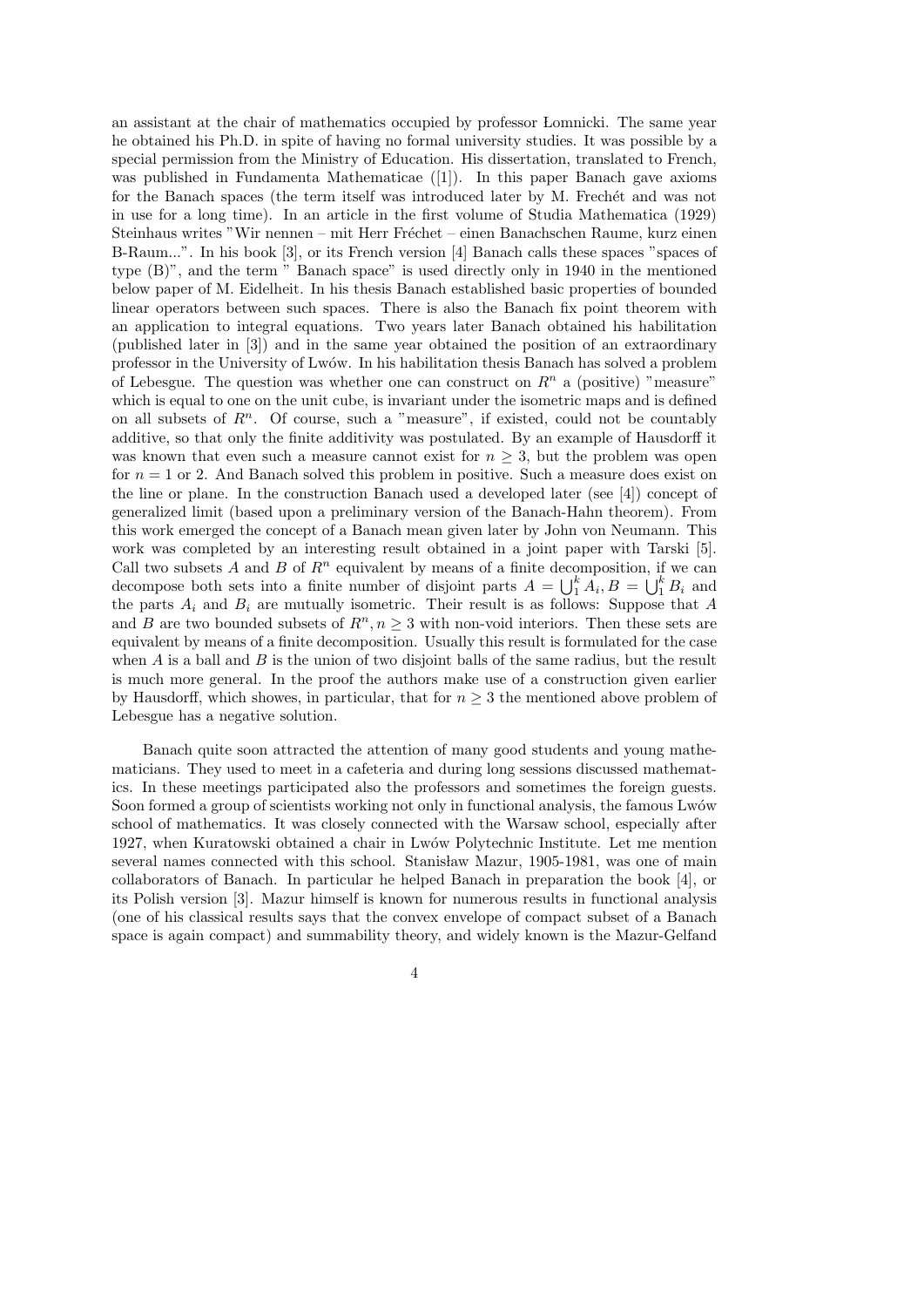theorem. Mazur also collaborated closely with Władysław Orlicz (1903-1990) obtaing results in non-linear functional analysis (polynomial operators) and in locally convex spaces  $(B<sub>o</sub>$ -spaces, but their results on these spaces were published only after World War II). Orlicz is known for his results on orthogonal series, real functions, summability theory and functional analysis (polynomial operators, interpolation of operators and theory of modular spaces). After his name comes the concept of Orlicz Spaces. Very important mathematician in this group was Julian Schauder, 1899-1943. With his name there are connected such concepts and results as a Schauder basis, Schauder fix-point theorem and Lerey-Schauder theory of non-linear completely continuous operators (with topological methods based upon the concept of an index and with applications to partial differential equations). Herman Auerbach, (perished in 1942), is known for his results in the theory of convex bodies. He had an encyclopedic memory and knew lot of mathematical literature. So whenever Banach gave a subject to a student he was sending him to Auerbach for suitable references. Max (Meier) Eidelheit had only a few results before his premature death in 1943. Let me mention one of them, published in Studia Math. in 1940. Let  $X$  and  $Y$  be two Banach spaces and suppose that the algebras  $L(X)$  and  $L(Y)$  of bounded operators are algebraically isomorphic. Then the spaces  $X$  and  $Y$  are topologically isomorphic. It is one of first results in so called automatic continuity. One should mention also Stefan Kaczmarz (perished in 1939), working in the theory of orthogonal series (he published with Stenhaus a book in this subject), and much younger Stanisław Ulam, 1909-1984, the first Ph.D. of Kuratowski, and Marek (Mark) Kac (1914-1984) - with his Ph.D. made under Steinhaus. Both of them emigrated before 1939 to the United States and played there an important rôle (Ulam participated in the Los Alamos team working in construction of the nuclear weapon).

In 1928 Banach and Steinhaus founded in Lwów a new international journal "Studia" Mathematica". The first volume appeared in 1929 and contained 14 papers. Four of them (by Kaczmarz, Steinhaus and two papers of Orlicz) were devoted to orthogonal series – which shows the current interest of the Lwów School in late tweenties. This volume contains also the Hahn-Banach theorem (in the second volume of Studia Math. Banach stated that a similar result was published by Hahn in 1927), the Banach's theorem on the continuity of an inverse operator, and the result of Mazur stating that all spaces  $L^p(0,1), p \geq 1$ , are mutually homeomorhic.

In 1931 the famous series "Monografie Matematyczne" (Mathematical Monographs, shortly M.M.) started with the classical book of Banach [4]. Many results, such as the closed graph theorem, the continuity of inverse of a linear operator, and the Banach-Steinhaus theorem were obtained in this book in a more general setting of an F-space, i.e. a completely metrizable topological vector space (Banach used this letter to honour M. Fréchet, and in this sense this term is used by the Polish School; later French mathematicians added the condition of local convexity and call such spaces Fréchet spaces). Other books in this series are positions [7], [10] and [11] on the reference list, as well as the mentioned above book of Kaczmarz and Steinhaus.

As it was mentioned earlier, the Lwów mathematicians almost daily gathered in a cafeteria, discussed mathematics and proved theorems. The cafeteria was called Kawiarnia Szkocka (Scottish Café). The sessions could last there for several hours ending late in the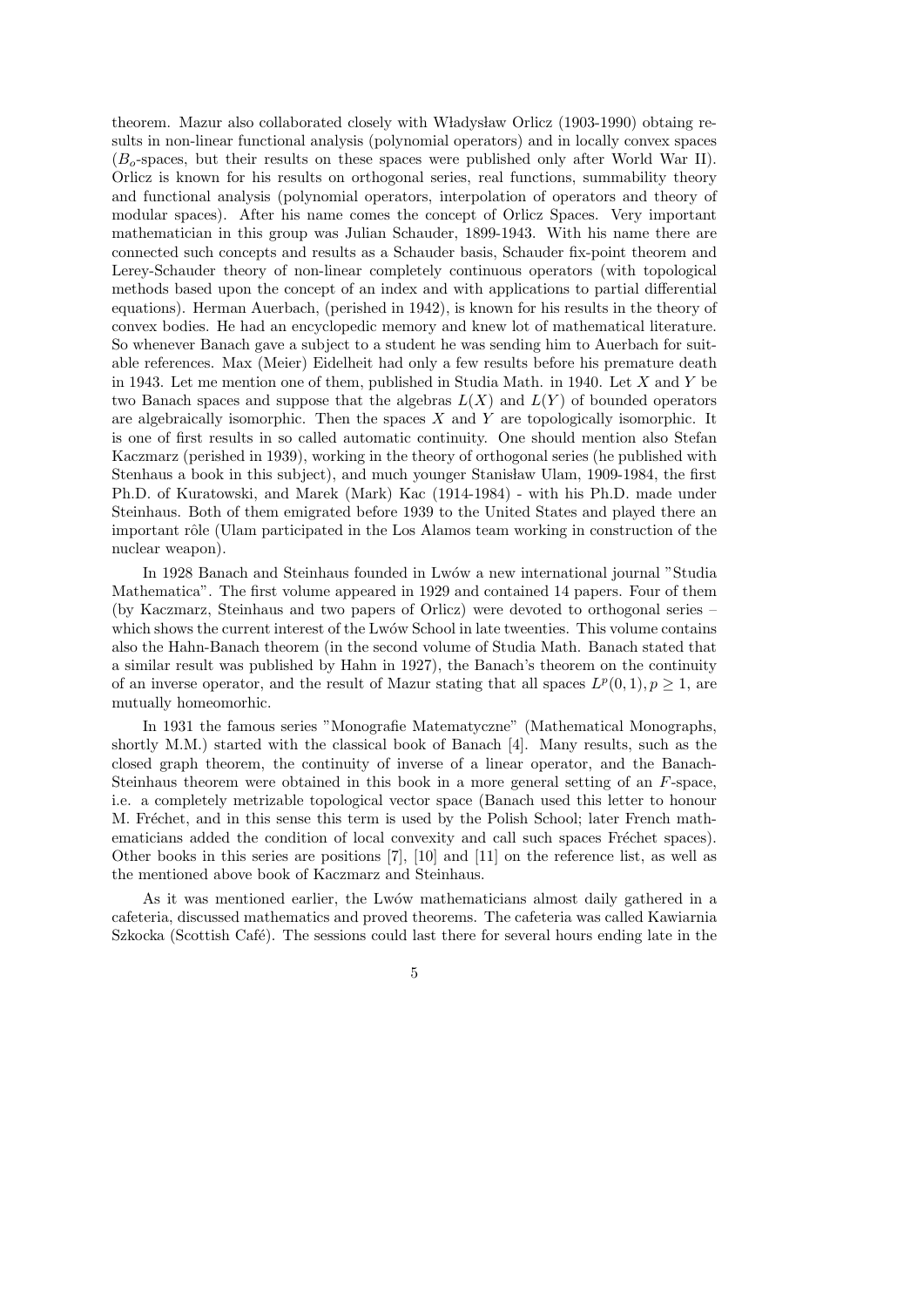night or even early morning (for a detailed description see [13] and [9]). During one night they have obtained a particularly interesting result. However, in the morning all their notes were wipped out from a marble table (they used pencils), and they could not reconstruct neither the proof nor even the result itself. Consequently Mrs Banach bought a copybook, gave it to a waiter and asked to hand it to the mathematicians whenever they appeared. In this way arose the famous Scottish Book. The first entry in this book is done by Stefan Banach on 17 July 1935 and last, No. 193, by Hugo Steinhaus on 31 May 1941. The mathematicians used to write there problems and sometime solutions. Usually for solving problems there were offered some prizes. For instance Mazur offered a live goose for solution of an approximation problem (known to be equivalent with the problem of existence of a Schauder basis in every Banach space). The goose was won by Per Enflo only in 1972 for the negative solution of this problem. The cafeteria was visited also by foreign guests (some entries in the Scottish Book are given by M. Fréchet, J. von Neumann, C. Offord and others).

The future plans of the Polish School were quite ambitious. It follows from the title of the Polish version of the Banach's book (see [3]), as well as from some papers of Mazur and Orlicz, and of Lerey and Schauder, that they planned to develop a theory of non-linear operators within functional analysis. The Polish Mathematical Society planned to organize two mathematical institutes, one in Lwów – devoted to applied mathematics, and one in Warsaw – devoted to the pure mathematics. Polish mathematicians realized that their mathematics is quite one-sided and rather narrow. In particular some classical theories, as the theory of analytic functions or algebra almost did not exist in Poland. They wanted to develop these theories too and also call more attention to applications of mathematics. There were some possibilities for developping more classical analysis. In 1930 Antoni Zygmund obtained a chair of mathematics in the University of Wilno, and soon got a very gifted student Józef Marcinkiewicz (1910-1940). Marcinkiewicz finished university in 1933, got his Ph.D. under Zygmund in 1935 and habilitated in 1937. In 1935/36 he stayed in Lwów working with Kaczmarz and Schauder and in 1939 was invited for a chair of mathematics to the Poznań University (founded in 1919), where, since 1937, Władysław Orlicz already was a professor. In 1939 Marcinkiewicz had already many published papers in real functions (singular integrals, differentiability of integrals, interpolation polynomials), trigonometric series, orthogonal systems, complex analysis, probability theory and theory of operators (interpolation theorems). At the outbreak of the World War II Marcinkiewicz was in Great Britain, working with Lttlewood, but immediately came back to Poland, served in the army, was taken prizoner of war by Sovjets (on the 1st of September 1939 Poland was invaded by Germany and, according to the Ribbentrop-Molotov agreement, on 17 of September by Sovjet Union, so that soon lost its independence and was partitioned again between Germany and Sovjet Union), and executed (probably in Katyn) together with several thousands of other Polish officers and civil servants. Antoni Zygmund writes that the death of Marcinkiewicz was the heaviest individual lost of Polish Mathematics during the second world was, he told me once that if Marcinkiewicz could live longer he would be one of greatest mathematicians of 20th century, perhaps better than Stefan Banach. In spite of a young age the list of his publications is about the same size as the list of Banach's publications, also his influence on future work in mathematical analysis is quite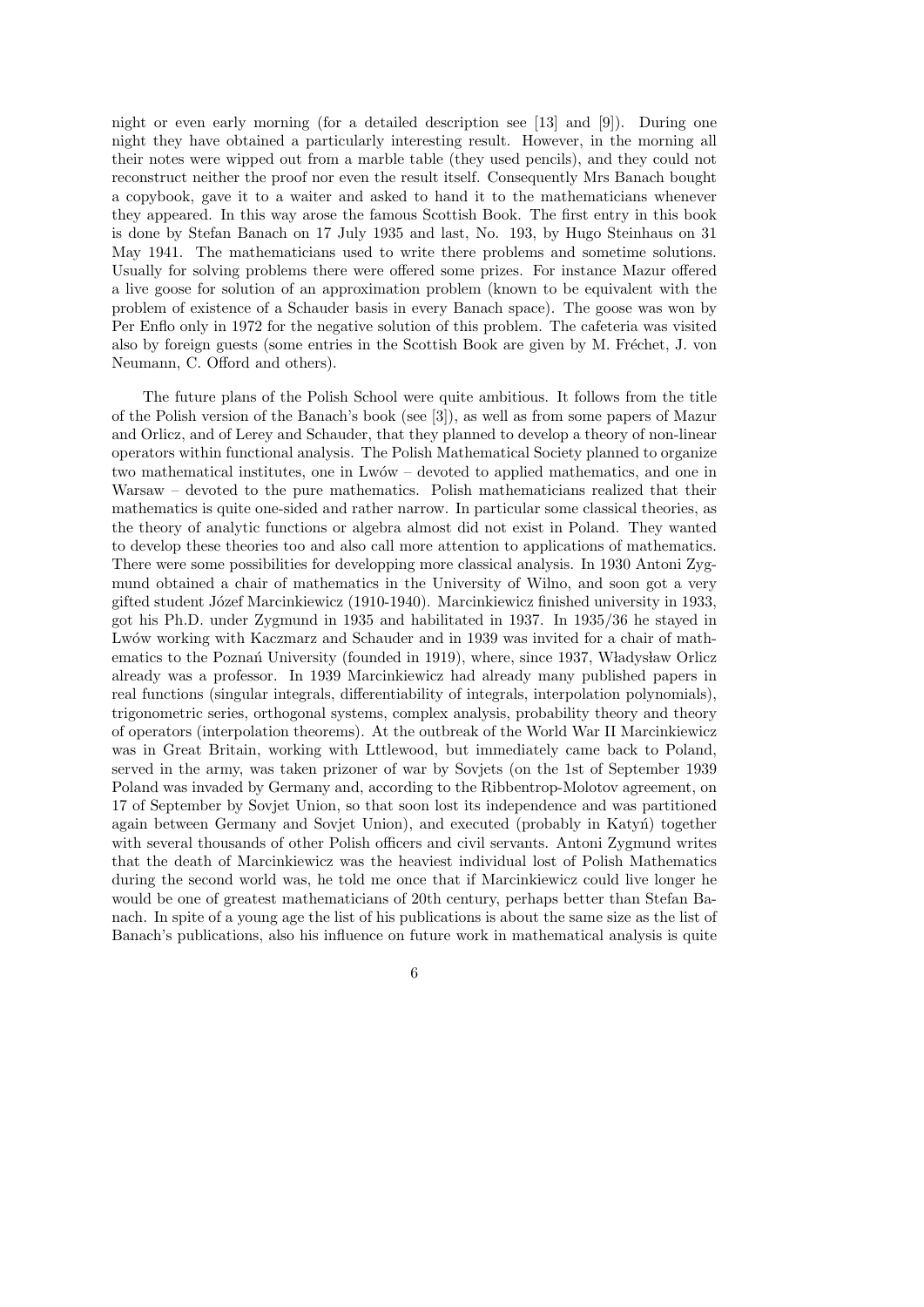substantial.

In the German part of Poland (it included Warsaw, Kraków and Poznań) not only Universities, but also secondary schools were closed. Poland was supposed to provide Germany with an unskilled cheap labour of uneducated people. Since Germany attacked first, many mathematicians moved eastward, and such scientists as Knaster, Orlicz, Saks and Szpilrajn (Marczewski) arrived to Lwów. The Sovjets took eastern part of Poland with Lwów and Wilno. They handed Wilno to Lithuania, which was for a while an independent country, but soon joined the Sovjet Union. Thanks to this independence Antoni Zygmund could emigrate to the United States, together with his family, and developped there later a great school of analysis. Lwów was incorporated to Ukraine  $-$  a part of Sovjet Union  $$ but the University still worked with some Sovjet sciencists added. Banach even became a dean and all Polish mathematicians got there positions, including those who escaped from the German part of Poland. Also a volume of Studia Mathematica (almost ready for publication before the war) was published in 1940; only the Ukrainian abstracts had to be added. The meetings in Scottish Café continued (with a small break caused by the war) and new problems appeared (some of them were given by P.S. Alexandrov and S.L. Sobolev). In June 1941 Germany attacked Sovjet Union and took both Wilno and Lwów. All openly done scientific and educational work stopped in all of Poland. However some clandestine education was organized, mostly in Warsaw and in Kraków. It was very dangerous both for pupils and teachers, but even in such circumstances some Ph.D. degrees were granted).

Poland lost during the second world war about 50% of its mathematicians by death or emigration. Still before the war some mathematicians, as Kac, Ulam, Tarski and an excellent statistician Jerzy Spława-Neyman emigrated. The main reason was a shortage of positions. Before the World War II Poland had only 23 chairs of mathematics and 27 auxiliary positions, so that even such mathematicians as Nikodym or Orlicz had to teach in secondary schools. The reconstructed in 1945 year volume of Fundamenta Mathematicae (ready for print at the beginning of the war) contains a list of 22 names of mathematicians who perished during the war (mostly in the concentration camps). This list contains such names as Auerbach, Kaczmarz, Lindenbaum, Lomnicki, Marcinkiewicz, Rajchman, Saks, Schauder and Schreier. Also Banach and Mazurkiewicz passed away just after the end of war. In this situation the task of restoration of mathematics in Poland was very hard. We lost not only many great mathematicians, but also one generation of youg people, who either perished during the war, or were not sufficiently educated. Consequetly there was a serious generation gap after the war. There were older mathematicians like Sierpiński, Kuratowski, Borsuk and Mazur and younger collegues about thirty years old, while the intermediate generation consisted only with a few mathematicians like Mostowski, Marczewski (during the war he had to change his name from Szpilrajn) Mikusiński or Sikorski. Also a five years break of research was very harmful. Here the situation was quite different from that in Western Europe (I was very surprised when learning that, for instance, in France or Netherlands the mathematicians worked more or less normally and published their papers). One should add also the losses in literature (for instance, the mathematical library of the Warsaw University was burned off in 1939, not mentioning the lack of information on recent results). Also the change of borders, with Lwów University